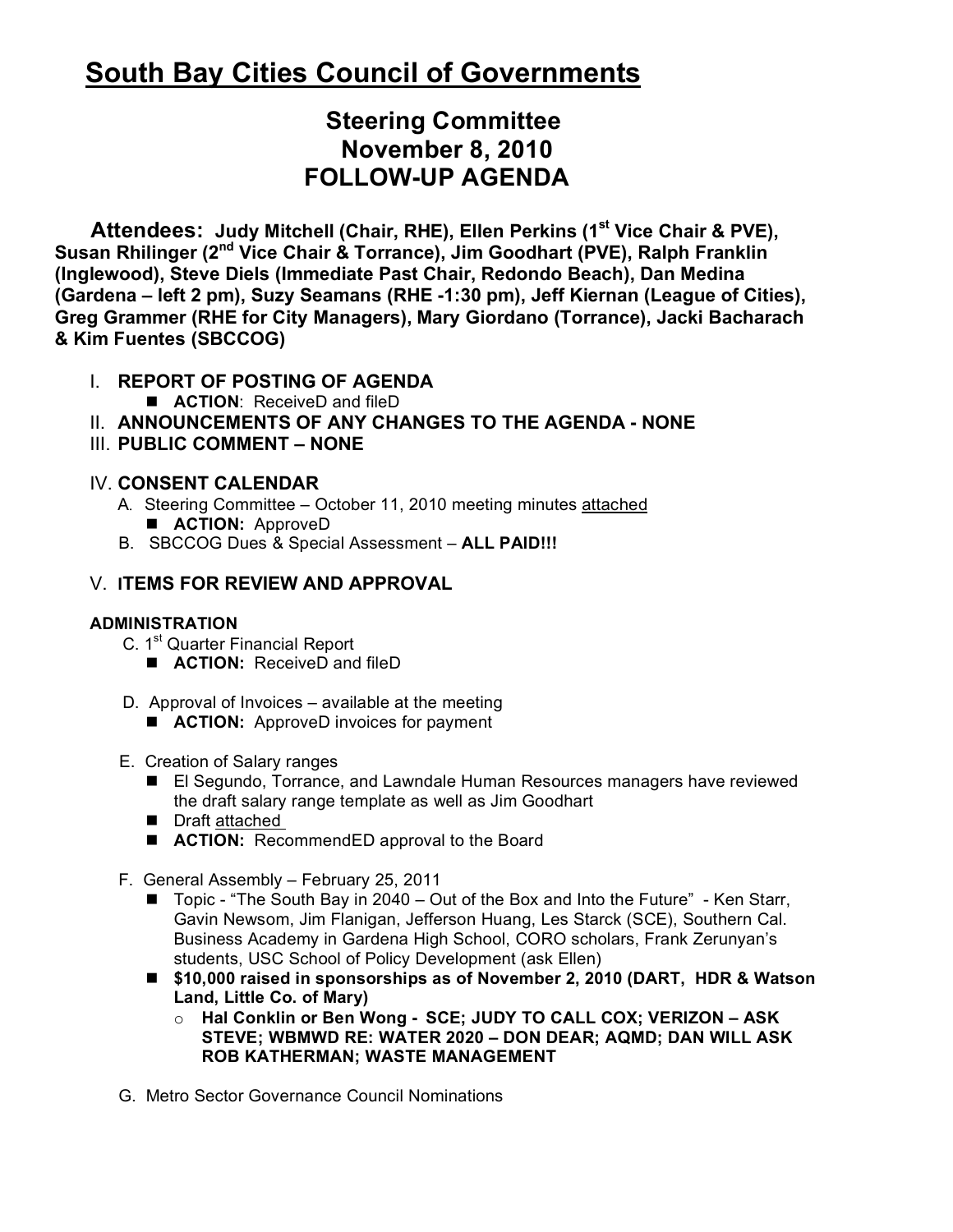- **ACTION: SelectED THREE** nominees & **ROYE LOVE** to recommend to the Board for their recommendation to the Metro Board – *e-mailed recommendation to nominees 11/11/10*
	- $\circ$  The schedule for nominations will be as follows:
		- November 18 SBCCOG Board approves nominations to send to Metro Board
		- December, 2010 -Metro Board ratifies South Bay Sector Council members
		- January, 2011 Newly selected South Bay Service Sector Governance Council members start new 3 year terms
			- **CERTIFICATE FOR LOU MITCHELL**

#### **REVIEW BOARD MEMBERS PERFORMANCE ANNUALLY TO MAKE SURE THEY ARE SERVING.**

#### **QUORUM HAS BEEN A PROBLEM. PEOPLE NEED TO LET THEM KNOW WHETHER THEY WILL BE COMING.**

#### **NEED TO CHECK ON MEMBERS ADOPTING A LINE.**

#### **WORK PROGRAM**

- H. Environmental Programs Updates
	- Partnership with SCE/Gas Company
		- o Strategic Plan funds
		- o Engineering services and city projects
	- Energy Upgrade California in LA County
		- o Status of program launch
		- o **ENERGY UPGRADE CALIFORNIA- CONSIDERATION OF SUB-RECIPIENT FUNDING AGREEMENT**
		- o Energy Champion program
		- o Home Energy Makeover Contest

**Home Energy Makeover Contest will be taking 5 or 10 houses and giving them free retrofits using donated materials and labor in exchange for home tours/publicity events. The Contest will be announced January 10th or 11th and should take a number of months to select participants. We should certainly tell people about the contest when we do public events in early 2011.**

#### **SHOW WEB SITE PAGES**

- Education & Information programs
	- o Holiday lights
- United Way Pre-Apprenticeship Program
- Volunteer Hours and Plans for the November Reception
	- o **Total 2010 = 1,879.75; Grand total = 4,215.30; 23 in October**
- Vanpool program **FOCUS IS CSUDH & TORRANCE MEMORIAL & WATSON LAND.**
- Climate Action Plan Development
	- o Status of Community Inventory Reports **NEXT MONTH DRAFT HB REPORT TO REVIEW**
	- $\circ$  Renewal of contract with David Osmena attached
	- o **DE-SALINIZATION PLANT IN REDONDO BEACH ENERGY SAVINGS – RAISE THE ISSUE AND ASK FOR RECOGNITION OF ENERGY SAVINGS FROM WATER EFFICIENCY**
	- o **SOLAR ENERGY SAVINGS FOR WATER TOO**
- I. LUV Project
	- Status of vehicle deployments and experiences
		- o **The LUV program has been operating for six of the 18 months. With some vehicles already rotated to new drivers, we are planning rotation of the vehicles away from the last two of the original drivers. We have slowly honed our ability to pick high value users based on our**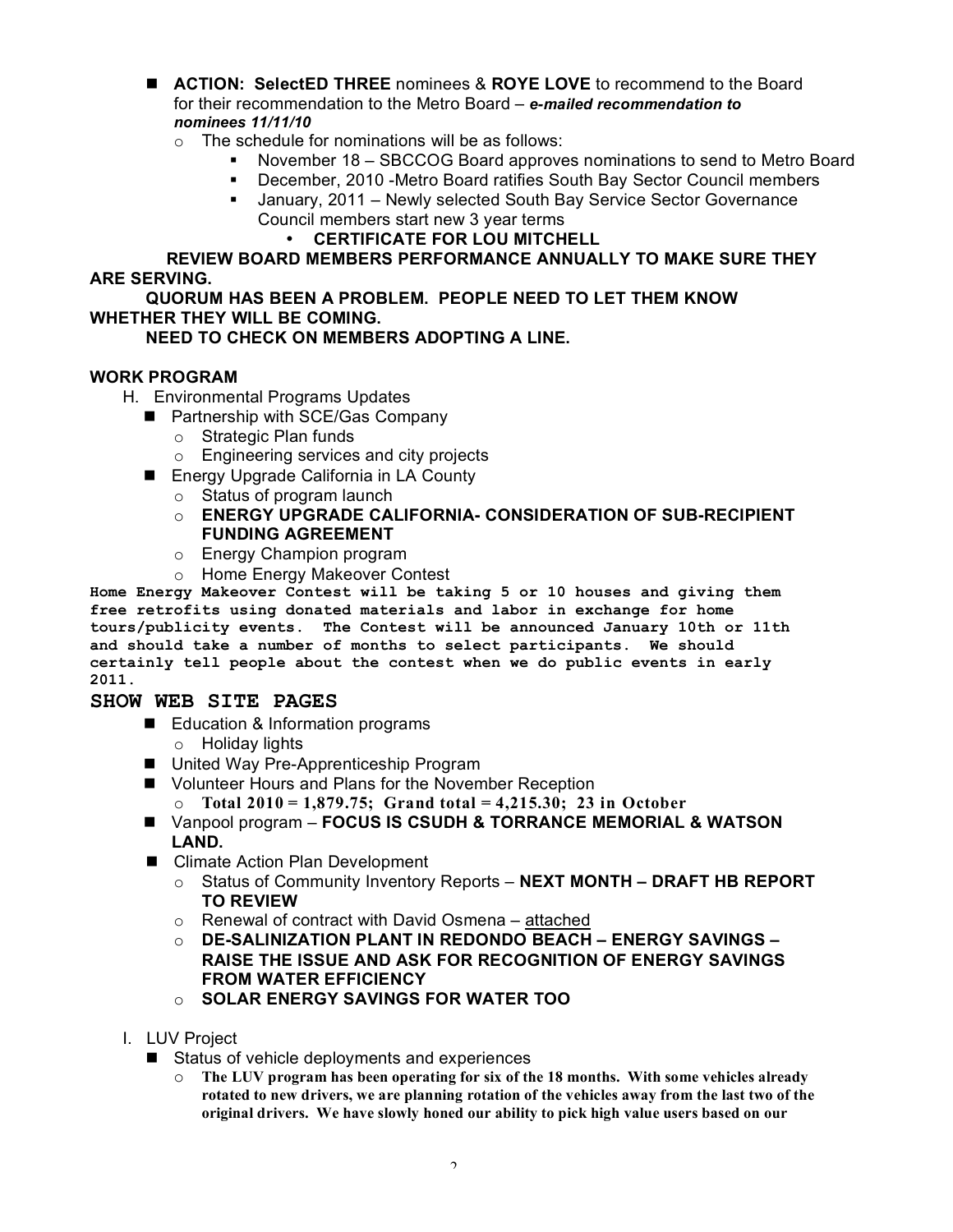**experience working with applicants and drivers. It appears that the highest value drivers in terms of gasoline powered vehicle VMT and coldstart offsets are soccer moms. While this type of vehicle is widely applicable the most reliably strong LUV users tend to be soccer moms (and dads). What makes this population such strong users is that they ideally fit our driving profile where numerous trips are driven each day within a short distance, which happens as these users shuttle their kids from school to friends houses, to extracurricular activities and back home. Having worked with a recently retired driver near Riviera Village we found that a LUV is well suited to retiree needs although the volume of driving is much lower than other drivers. We will soon be testing a LUV with a Inglewood group of seniors organized through a local Church of God. Obtaining proper information about the drivers has been tedious but we are close to deploying a LUV.**

o **Wheego - Pastor John**

**Wheego - Zvia Helping - 50 year old woman no kids (artesia) Columbia - Steve Oates retired - vehicle going to Inglewood seniors Vantage - Ginsburg - transferring next week to new property management guy GEM - Nancy Arseneaualt - soccer mom GEM - Tyssee family - soccer parents soon transferring to new soccer mom / dad**

- o **DIELS HAS NAME OF CURRENT OWNER & SENIOR CLUB & ARTESIA CONDO**
- o **CLEARVIEW HOSPITAL IN GARDENA CONVALESCENT/SENIOR**
- AQMD event December 9 EV 101 Workshop for cities and expo
	- o **RIDE/DRIVE SIGN-UPS @ BOARD MEETING**
	- o **HYDROGEN CAR?**
	- o **SCE INVOLVED**
- Update on CPI charging port infrastructure for South Bay **WALLY GOING TO SACTO TO MEET WITH CEC ON TUESDAY WITH SCAG & SCE. WANT TO MAKE SOUTH BAY THE PROTOTYPE FOR THIS INFRASTRUCTURE.**
- J. SB 375 Update
	- SCAG has still not scheduled a discussion on the development of the SCS so next steps are not clear – **DELAY FROM SCAG – MAYBE EARLY NOVEMBER**
		- **WE WILL PRESENT TO SCAG WHAT WE WANT PROACTIVE, NOT REACTIVE**
		- **CEDP \$1 MILLION CONSULTANT AND ANOTHER SET OF MEETINGS – 300 STRATEGIES TO 30 – TOOLS NOT AVAILABLE UNTIL JULY**
	- Board Workshop on Sustainable South Bay Strategy follow-up actions
		- **GARDENA PLANNING COMMISSION JANUARY 18**
		- **FOUR PENINSULA CITY PRESENTATION**
	- Compass application was submitted to SCAG with letters of support from Senator Oropeza, Assemblyman Ted Lieu, LA County and Supervisors Ridley-Thomas and Knabe. It covers the Marine Station area, PCH corridor in Hermosa Beach and Rosecrans corridor in Gardena
		- 60 applications for around 11 million, or about 2x of the most optimistic **estimate of what they might have available. Could be tight for us given the high cost.**
- K. Transportation Issues
	- **Monthly report from Aldaron to be available at the meeting**
	- Measure R South Bay Implementation Plan
		- $\circ$  5 attachments on project list and categories as well as calendar for upcoming decisions
		- $\circ$  Individual meetings with each city being held